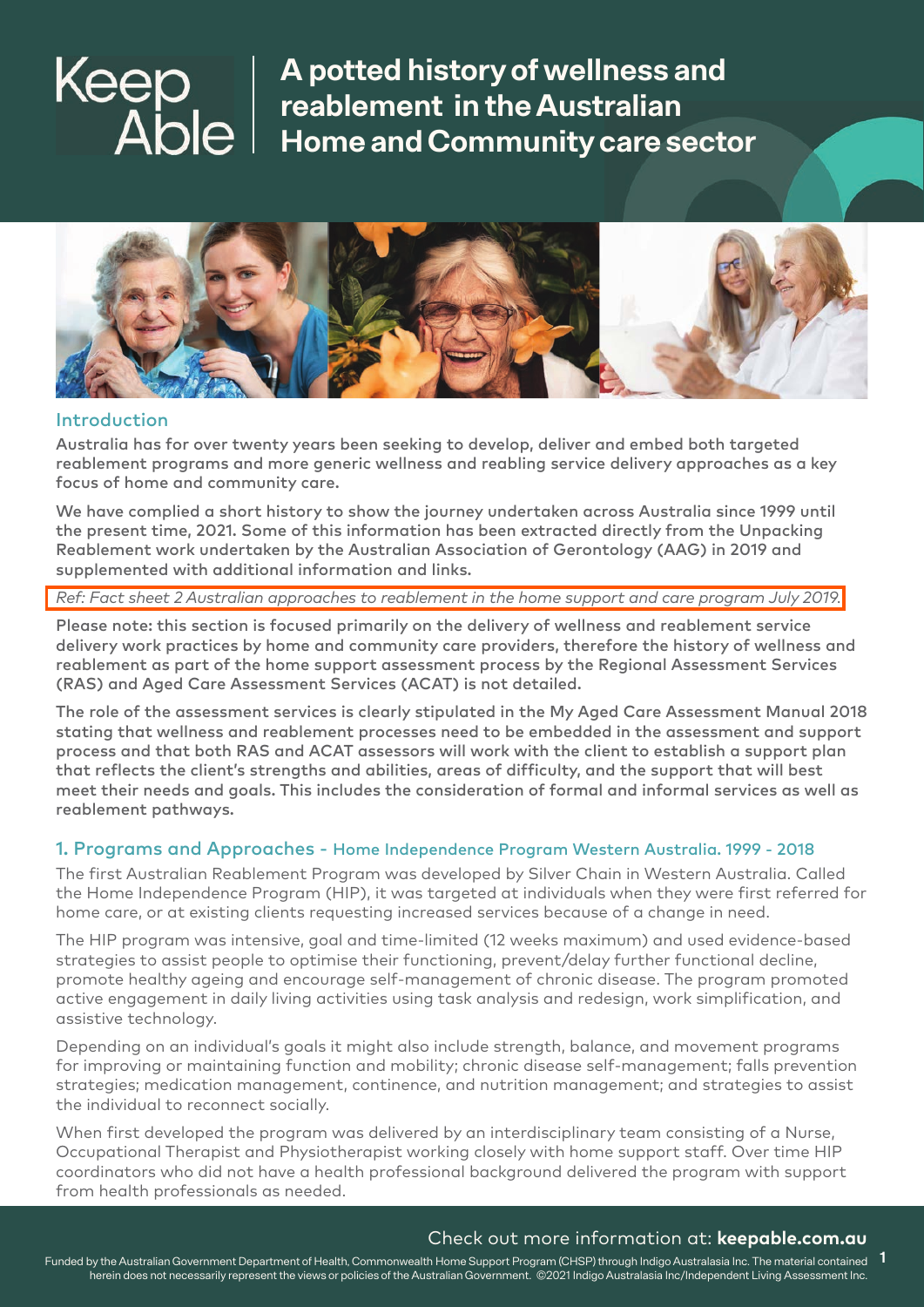

In 2004, the Personal Enablement Program (PEP) was developed by Silver Chain, targeted at older adults being discharged from hospital. This service differed only from HIP by being shorter, 6-8 weeks, and providing post-acute nursing if required.

Funded by WA Health as part of the then WA Home and Community Care (WA HACC) Program, HIP and PEP operated from 2004 until 2018.

#### Evaluation

The Home Independence Program was evaluated over a long period of time and the research has informed international approaches to reablement. To read more click on the links below.

- Lewin G, Alfonso H, Alan J. *[Evidence for the long term cost effectiveness of home care reablement](https://www.researchgate.net/publication/257757144_Evidence_for_the_long_term_cost_effectiveness_of_home_care_reablement_programs)  programs.* Clinical Interventions in Aging. 2013;8:1273–81.
- [Lewin G, Calver J, McCormack B, Coster C, O'Connell H, Wheeler B, et al.](https://www.ncbi.nlm.nih.gov/pmc/articles/PMC4920256/) *The Home Independence Project.* Geriaction. 2008;26(3):13–20.
- Lewin G, De San Miguel K, Knuiman M, Alan J, Boldy D, Hendrie D, et al. *A randomised controlled [trial of the Home Independence Program, an Australian restorative home-care programme for older](https://onlinelibrary.wiley.com/doi/pdf/10.1111/j.1365-2524.2012.01088.x)  adults.* Health Soc Care Community. 2013 Jan;21(1):69–78.
- Lewin G, Vandermeulen S. *A non-randomised controlled trial of the Home Independence Program [\(HIP\): an Australian restorative programme for older home-care clients.](http://www.ifa-copenhagen-summit.com/wp-content/uploads/2016/04/Lewin-Vandermeulen-2010-A-non-randomised-controlled-trial-of-the-Home-Independence-Program.pdf)* Health and Social Care in the Community. 2010;18(1):91–9.

## 2. WA Home and Community Care Program (WA HACC) Wellness Approach. 2006 – 2018

In 2006 the WA HACC Program, adopted a 'Wellness Approach' as the policy basis for the future delivery of HACC services across the state. This represented a major change of focus from a traditional

dependency model of service delivery to an enabling model. To facilitate this, the WA HACC Program partnered with CommunityWest, a WA based not-for-profit organisation, to design and develop the approach and to mentor and support WA HACC service providers to implement this significant reform process.

Working in partnership with the WA HACC Program, CommunityWest spent time with providers to support them to understand, implement the changes and work towards a refocus of their service culture. Resources and staff skill development were also provided to HACC staff to help them feel confident in providing home support from an enabling or wellness approach.

The work completed as part of the WA HACC Wellness Approach informed Australian Government resources (such as the CHSP Living Well at Home Guide) developed by the Australian Government to support development and delivery of wellness and reablement in the Commonwealth Home Support Program.



#### Check out more information at: **keepable.com.au**

Funded by the Australian Government Department of Health, Commonwealth Home Support Program (CHSP) through Indigo Australasia Inc. The material contained **2** herein does not necessarily represent the views or policies of the Australian Government. ©2021 Indigo Australasia Inc/Independent Living Assessment Inc.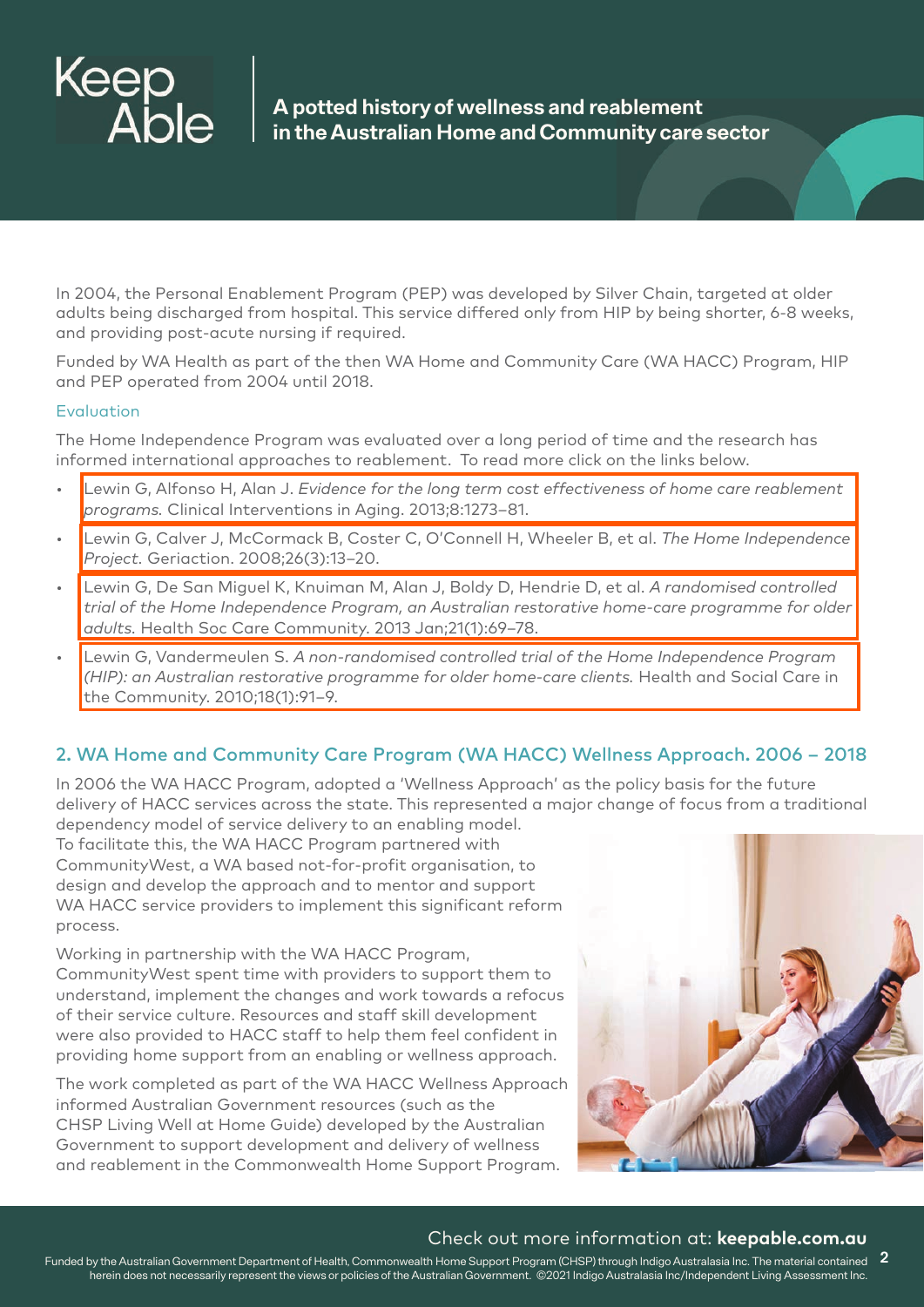

#### Evaluation

Two reports were produced on the WA HACC Wellness Approach journey.

The 2013 report, *Challenging community care with wellness – An implementation overview of the WA HACC Program's Wellness Approach,* provides an implementation overview including creating a climate [for change, planning and implementing change, key enablers and barriers to implementation and](https://keepable.com.au/wp-content/uploads/2021/05/Challenging-community-care-with-wellness.pdf)  evidence of change.

The 2015 report, *Wellness: Now and for the Future. Promotion and enhancement of the Wellness Philosophy*, reviewed progress and worked with key stakeholders to better understand the local [experience of implementing the Wellness Philosophy and the lessons learnt along the way.](https://keepable.com.au//wp-content/uploads/2021/05/Wellness-Now-and-for-the-future-Promotion-and-enhancement-of-the-Welln.._.pdf)

Click the title links to open the reports.

#### The Victorian Active Service Model (ASM) and reablement. 2009 - current

In 2009 The Victorian Department of Health and Human Services began implementing the Active Service Model (ASM) in Home and Community Care (HACC) services.

The ASM is a quality improvement initiative that aims to help people in the HACC target group live in the community as independently and autonomously as possible and on promoting capacity building in community care service delivery. However, it is recognised that not all HACC clients will be able to live independently and autonomously. To this end, the ASM is based on the principle of working collaboratively with clients to assist them in gaining the greatest level of independence they can and wish to achieve.

The approach continued after the Victorian HACC services for older people were transitioned into the CHSP on 1 July 2016 and the initiative was renamed in Victoria 'Wellness and Reablement' to align with the national CHSP terminology.

Several resources were developed to assist the then HACC assessment services and service providers to implement ASM/reablement.

A number of these resources are still available on the Victorian Department of Health web site.

#### [Click here to go to the website](https://www2.health.vic.gov.au/ageing-and-aged-care/home-and-community-care/hacc-program-for-younger-people/hacc-program-guidelines/hacc-quality-and-service-development/active-service-model/putting-asm-into-practice)

#### Evaluation

Australian Healthcare Associates (AHA) was engaged by the Victorian Department of Health to conduct a review of the first three years of the implementation of the Active Service Model (ASM) by Home and Community Care (HACC) funded organisations in Victoria.

[The 2015 report can be accessed by clicking here.](https://www.hwpcp.org.au/wp-content/uploads/2015/04/ASM-report-Final-march-2015.pdf)



#### Check out more information at: **keepable.com.au**

Funded by the Australian Government Department of Health, Commonwealth Home Support Program (CHSP) through Indigo Australasia Inc. The material contained **3** herein does not necessarily represent the views or policies of the Australian Government. ©2021 Indigo Australasia Inc/Independent Living Assessment Inc.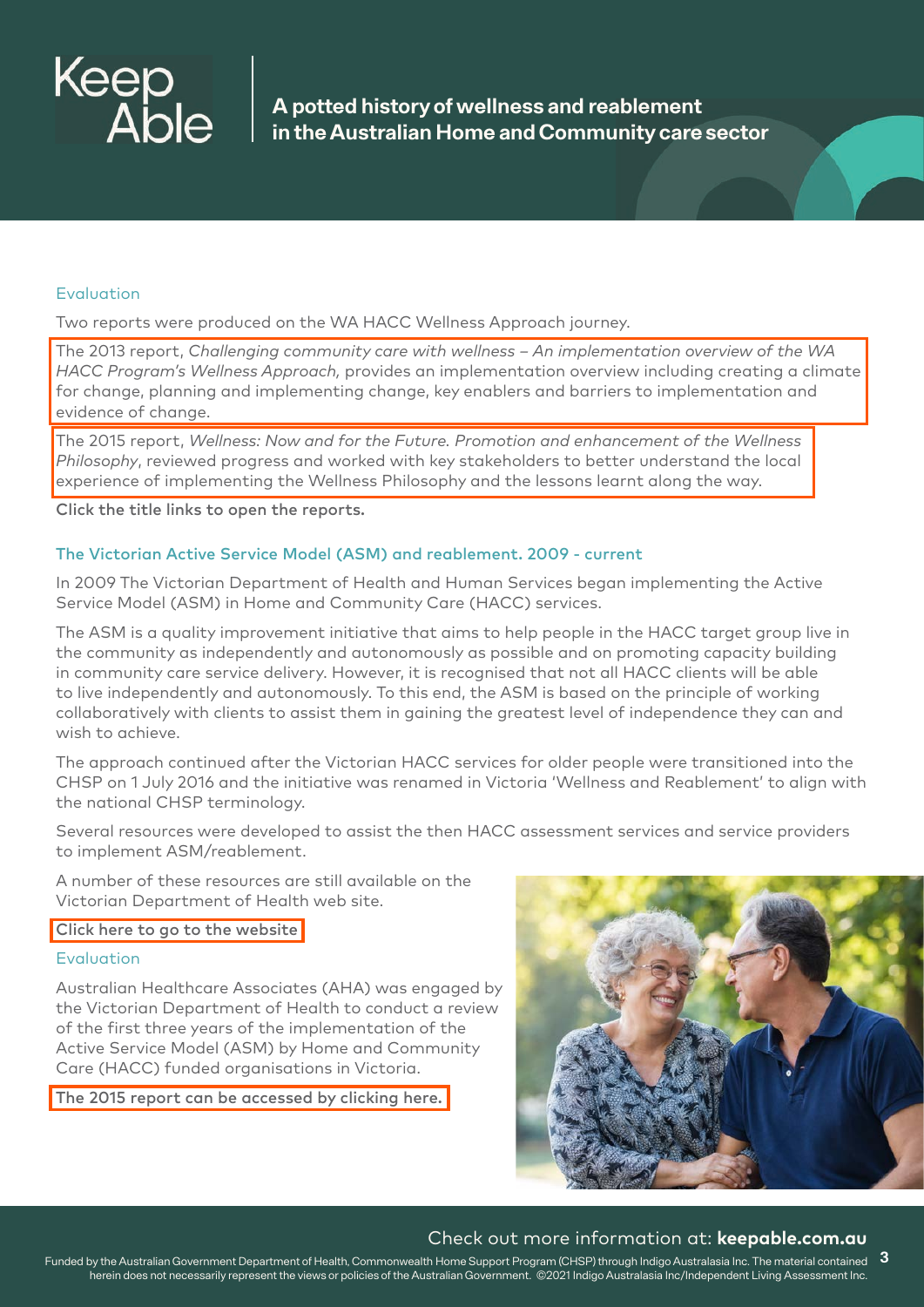

# 3. Australian Government reports and reviews

#### 2011 - Productivity Commission Inquiry Report Caring for Older Australians.

In [2011 the Productivity Commission Inquiry Report Caring for Older Australians](https://www.pc.gov.au/inquiries/completed/aged-care/report) discussed the need for the focus of the aged care system to be on the wellbeing of older Australians — promoting their independence, giving them choice and retaining their community engagement and access to a range of services that, to the extent possible, restore their independence and wellness.

The Commission also recommended introducing intensive time-limited reablement services into community aged care.

Citing Australian and international research, they noted that there was "emerging evidence that reablement or restorative home support programs – programs designed to help people 'do things for themselves' rather than 'having things done for them' – can delay or reduce the need for home care and other aged care services".

#### 2017 -Legislated Review of Aged Care Report (Tune Report)

Recommendation 29 of the Legislated Review of Aged Care 2017 focussed specifically on reablement, the need for reablement needs to be assessed and referred to upon entry into My Aged Care, and the need for better integration with health and community supports. [Click here to open the report.](https://www.health.gov.au/resources/publications/legislated-review-of-aged-care-2017-report)

The report recommended that:

The government and providers work to improve access to wellness and reablement activities to provide greater choice and better support for consumers to live independently, including by:

- increasing access to short-term reablement supports and/or episodic care, rather than the provision of ongoing care, including an increased focus on the use of assistive technology
- enabling better integration with other available support systems such as the health care system and community-based support
- supporting staff and consumers to better understand and access information about wellness, reablement and restorative care
- providing aged care assessors with training on wellness, reablement and restorative care.

#### 2018 Australian Government National Review of Wellness and Reablement within the Home Care sector

A national review of wellness and reablement approaches within the home care sector was undertaken by the Nous Group on behalf of the Department of Health in 2018. Its aim was to understand how wellness and reablement approaches are being incorporated into current service delivery, and to gain insights into how the sector can best promote and accelerate their implementation. Specifically, the department was keen to understand the extent that W&R concepts had been adopted, and to identify strategies that would support the sector to embed them.

The subsequent report summarises what Nous heard about the existing understanding and uptake of W&R approaches in the home care sector. It includes examples of how the sector is beginning to change and how it has overcome barriers.

[Click this link to view the CHSP good practice guide](https://www.health.gov.au/sites/default/files/documents/2019/12/wellness-and-reablement-summary-of-consultations-across-the-home-care-sector.pdf)

#### Check out more information at: **keepable.com.au**

Funded by the Australian Government Department of Health, Commonwealth Home Support Program (CHSP) through Indigo Australasia Inc. The material contained **4** herein does not necessarily represent the views or policies of the Australian Government. ©2021 Indigo Australasia Inc/Independent Living Assessment Inc.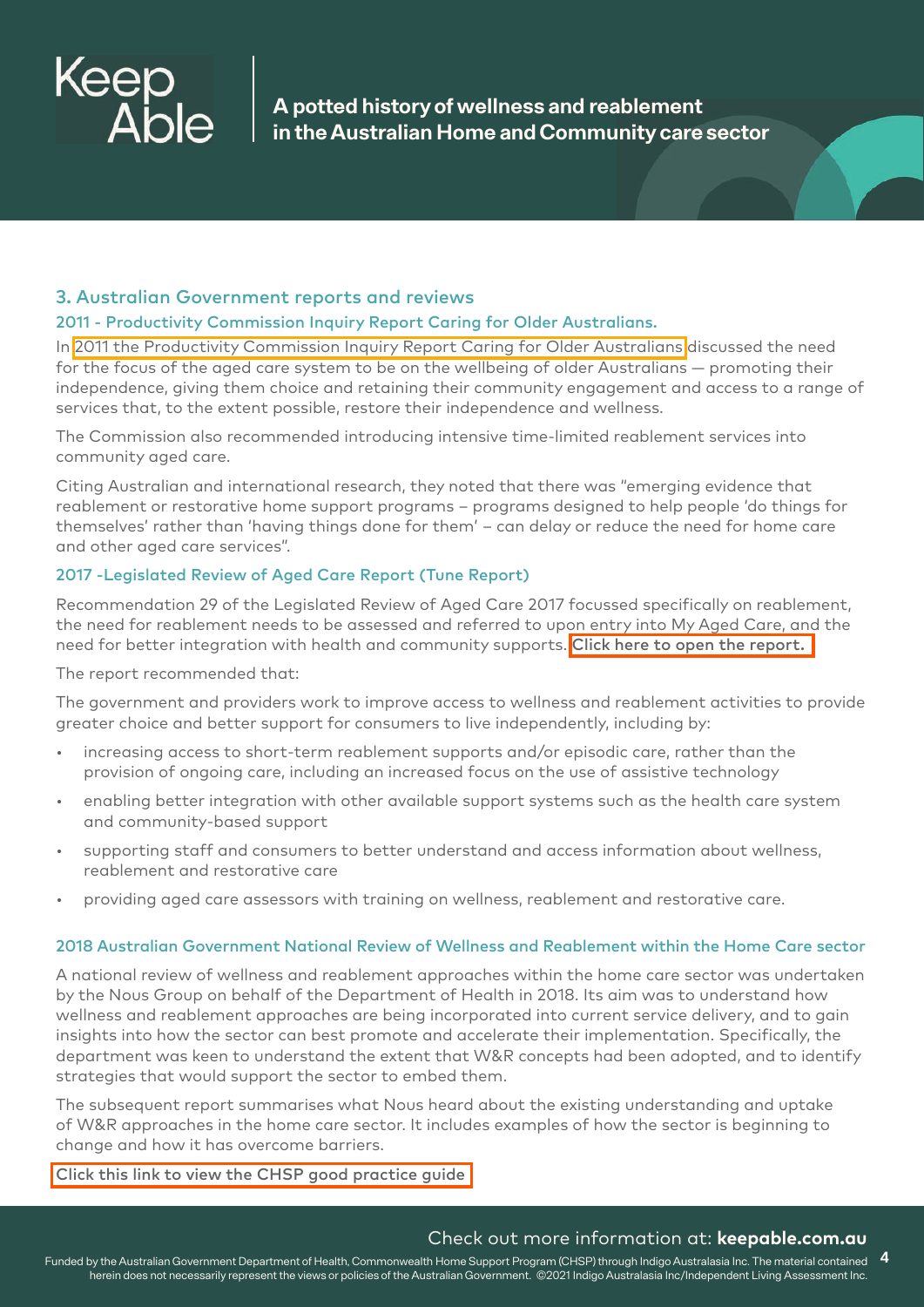

# 4. Australian Government Resources and Initiatives

Since 2015 the Australian Government have developed a number of resources and manuals to support the sector to embed wellness and reablement into service delivery practices. These include:

#### 2015 Living well at Home – CHSP Good Practice Guide

The guide was developed to help service providers understand the concepts and principles of wellness, reablement and restorative care approaches in services delivered under the Commonwealth Home Support Programme (CHSP). It seeks to build on existing examples of good practice and draw on the communications, capacity-building and training products that have been developed over a number of years in all jurisdictions and overseas.

[Click this link to view the pdf](https://www.health.gov.au/resources/publications/living-well-at-home-chsp-good-practice-guide)

#### 2020 – 2022 Commonwealth Home Support Program Manual

The Commonwealth Home Support Programme – Program Manual 2020-2022 is the fifth version of the Manual since its inception in July 2015 and supersedes all previous versions.

Along with the Living Well at Home Good Practice Guide it provides actionable steps in the delivery of wellness and reablement. Both promote a cultural shift away from 'doing for' to 'doing with' and the need to look at time limited services that address a client's specific barriers to independence and support them getting back to doing things for themselves.

#### 2018 – 2020 Australian Government – Better Ageing - Promoting Independent Living

The Better Ageing - Promoting Independent Living Budget measure provided \$29.2 million over two years to help senior Australians to continue living at home more independently for longer. The measure was designed to provide a comprehensive approach to implementing, trialling and measuring a reablement focused assessment model and included a range of supports targeting assessment services, service providers and senior Australians.

Included in the measure was a 2 year trial (to June 2020) of using reablement approaches among CHSP providers in 19 selected regions across Australia. The trial tested a reablement-focused assessment model to see whether it:

- provided measurably better outcomes for clients
- reduced or delayed the need for more complex aged care services

More about the Budget Measure and reablement trial can be accessed by clicking here.

The budget measure also involved a number of elements targeting cultural change across consumers, RAS and CHSP Providers. These resources can be accessed by clicking the links below:

[Australian Government Wellness and Reablement Initiative](https://www.health.gov.au/initiatives-and-programs/wellness-and-reablement-initiative) 

[Wellness and Reablement Digital Site](https://www.health.gov.au/initiatives-and-programs/wellness-and-reablement-initiative) 

[Community of Practice – More Good Days](https://www.more-good-days.com.au/)

E learning modules through the My Aged Care Learning Environment (MACLE)

[My Aged Care Podcasts](http://myagedcare.podbean.com/) 

#### Check out more information at: **keepable.com.au**

Funded by the Australian Government Department of Health, Commonwealth Home Support Program (CHSP) through Indigo Australasia Inc. The material contained **5** herein does not necessarily represent the views or policies of the Australian Government. ©2021 Indigo Australasia Inc/Independent Living Assessment Inc.